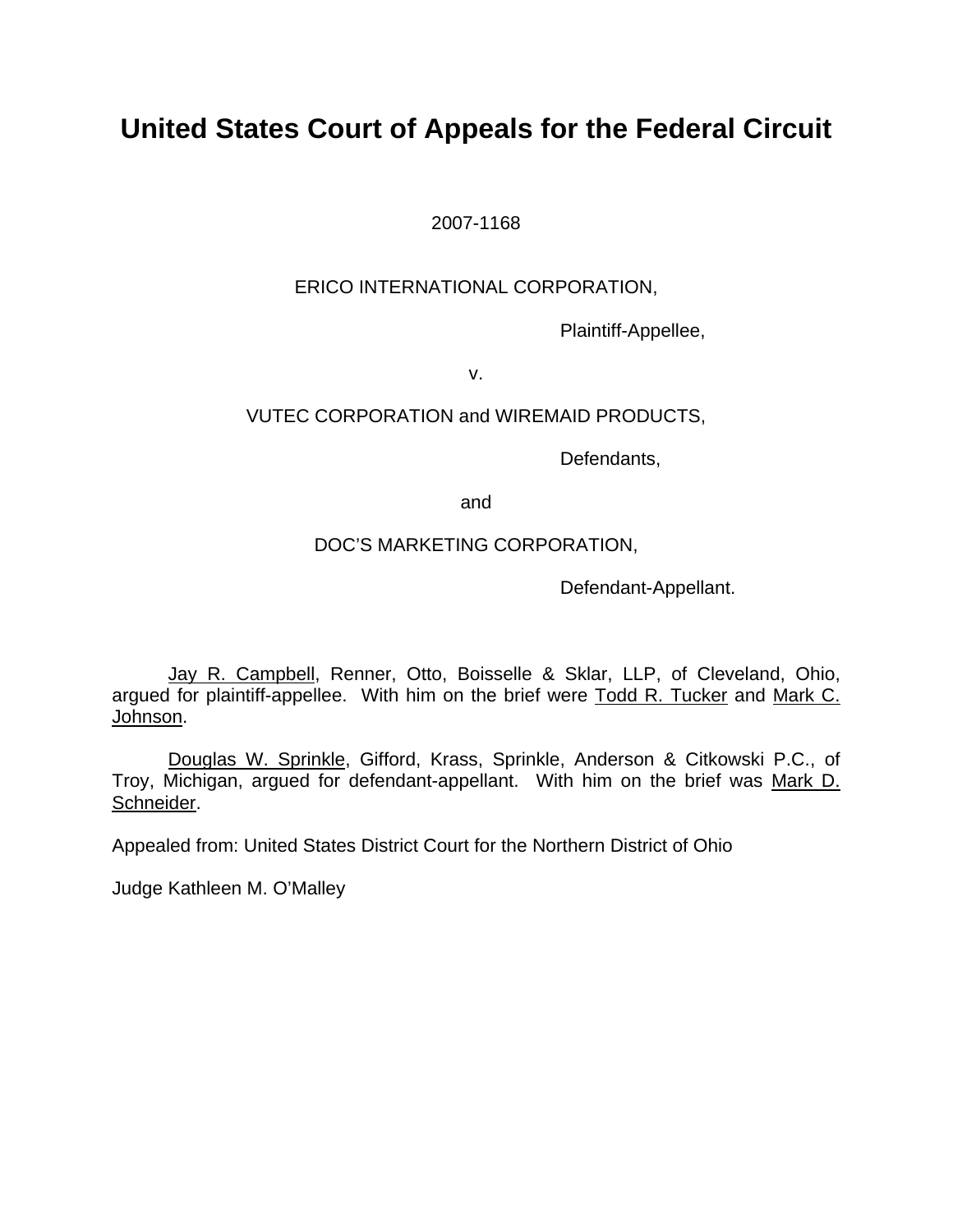# United States Court of Appeals for the Federal Circuit

2007-1168

# ERICO INTERNATIONAL CORPORATION,

Plaintiff-Appellee,

v.

# VUTEC CORPORATION and WIREMAID PRODUCTS,

Defendants,

and

## DOC'S MARKETING CORPORATION,

Defendant-Appellant.

Appeal from the United States District Court for the Northern District of Ohio in case no. 1:05-CV-2924, Judge Kathleen M. O'Malley.

\_\_\_\_\_\_\_\_\_\_\_\_\_\_\_\_\_\_\_\_\_\_\_\_\_\_\_

\_\_\_\_\_\_\_\_\_\_\_\_\_\_\_\_\_\_\_\_\_\_\_\_\_\_\_

DECIDED: February 19, 2008

Before NEWMAN, RADER, and DYK, Circuit Judges.

Opinion for the court filed by Circuit Judge RADER. Dissenting opinion filed by Circuit Judge NEWMAN.

RADER, Circuit Judge.

Defendant-Appellant Doc's Marketing Corp. ("Doc's") appeals the decision of the United States District Court for the Northern District of Ohio granting a preliminary injunction in favor of Plaintiff-Appellee Erico Int'l Corp. ("Erico"). Erico Int'l Corp. v. Doc's Mktg., Inc., 1:05-cv-2924 (N.D. Ohio May 3, 2006) ("Initial Order"); Erico Int'l Corp. v. Doc's Mktg., Inc., 1:05-cv-2924 (N.D. Ohio Jan. 9, 2007) ("Reconsideration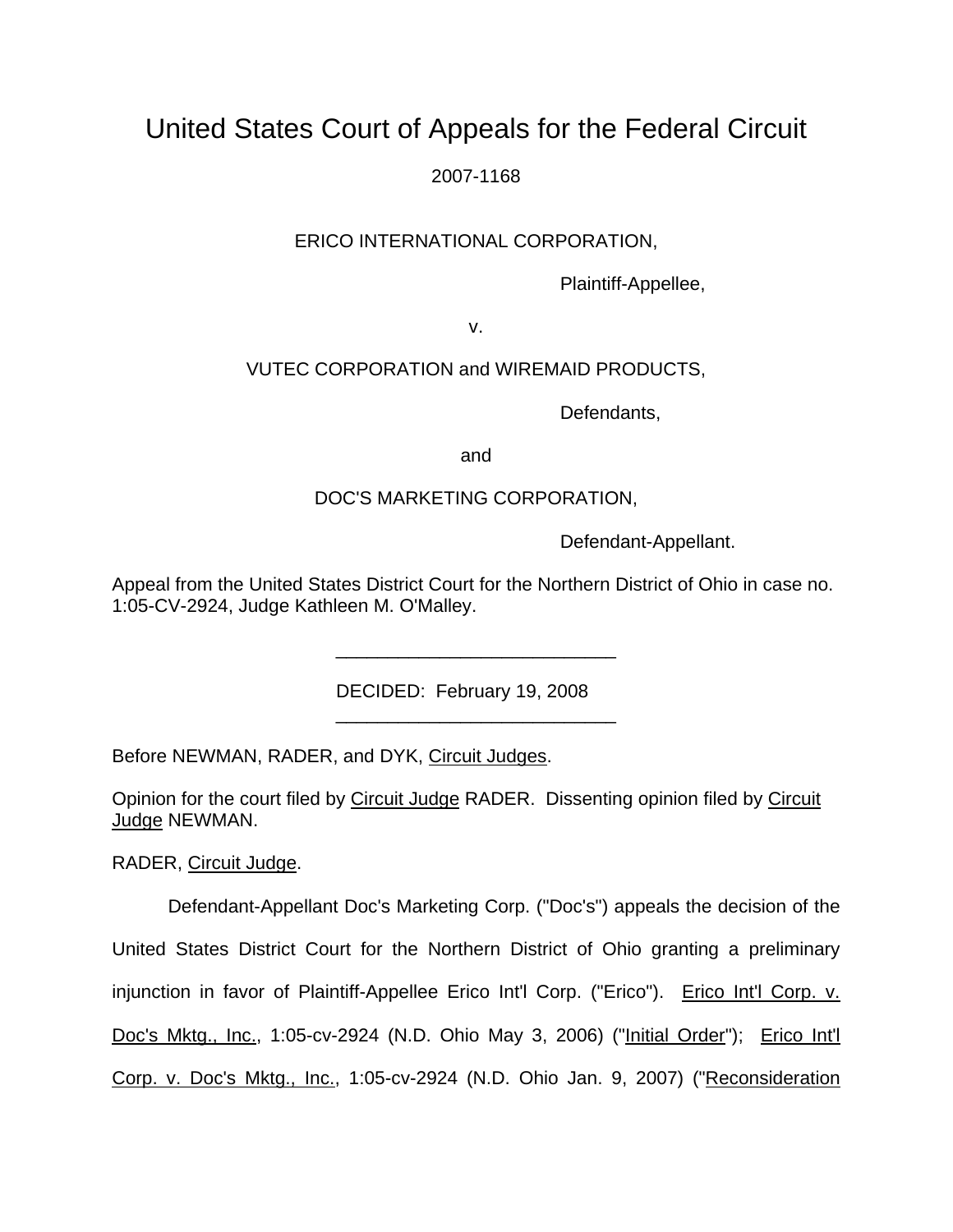Order"). Because this court finds that Doc's has raised a substantial question as to the validity of the patent at issue, this court vacates the preliminary injunction.

I

Erico develops and manufactures a variety of fasteners used in the installation of electrical and communications cables for commercial buildings and other facilities. In particular, Erico sells a popular J-Hook fastener. The J-Hook, offered in different strengths and sizes, is a metal device that supports lengths of cable. Erico, through the inventor Raymond Scott Laughlin, obtained U.S. Patent No. 5,740,994 ("the '994 patent") on its J-Hook and the method for its use. The '994 patent issued on April, 21 1998 from an application filed on December 26, 1996. Figure 6 of the '994 patent illustrates the J-Hook:



Erico does not assert infringement of the apparatus claim to the J-Hook, but asserts claim 17, the method of using the J-Hook. Claim 17 reads: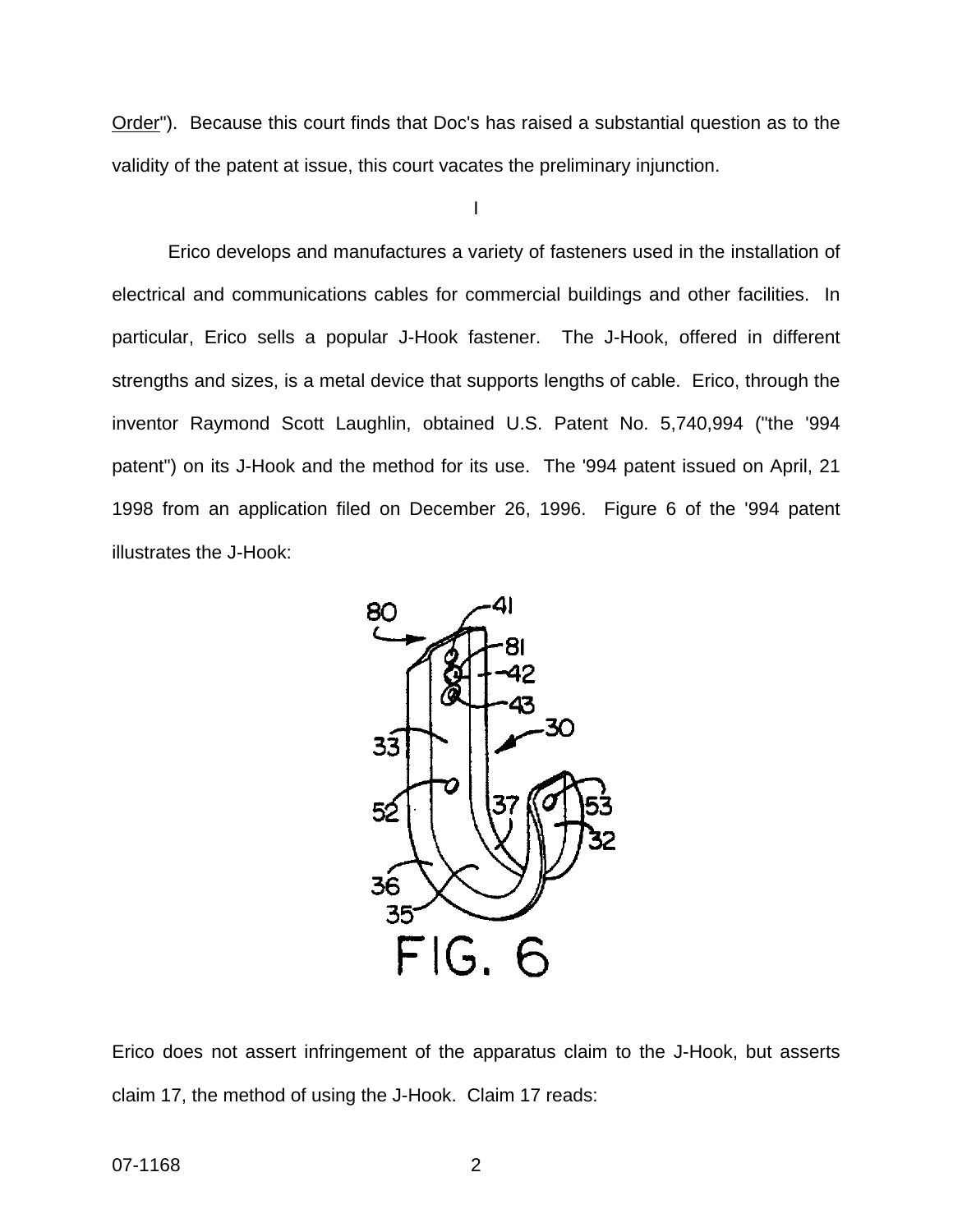A method of supporting a run of a bundle of low voltage communication cable, comprising the steps of providing spaced supports, each comprised of a curved saddle having smooth down-turned obtuse angle lateral edges, suspending the run from saddle to saddle, and spacing the saddles along the run so that the run sags between saddles no more than about 30 cm below the saddles.

'994 Patent col.9 ll.61-67 (emphasis added). Figure 18 from the '994 patent illustrates

the method:



In January 2000, the United States Patent and Trademark Office ("PTO") reexamined the '994 patent in Reexamination No. 90/005,606. Based on the reexamination, the PTO cancelled numerous apparatus claims on the J-Hook. Specifically, the PTO found the apparatus claims obvious under 35 U.S.C. § 103 in light of three references – Akashi et al. (JP '290), 3-89290, Sep. 11, 1991, (Japanese Kokai Patent); Erico, "For Communications & Low Voltage Applications," pp. 3-26 (1994); and OBO Bettermann Publication, p. 243, and "Cable Support Clips," p. 18. Ex parte Raimond Scott Laughlin, Appeal No. 2002-0244 (heard on May 14, 2002). The Board of Patent Appeals and Interferences ("Board") affirmed the cancellations. Claim 17 survived the reexamination process.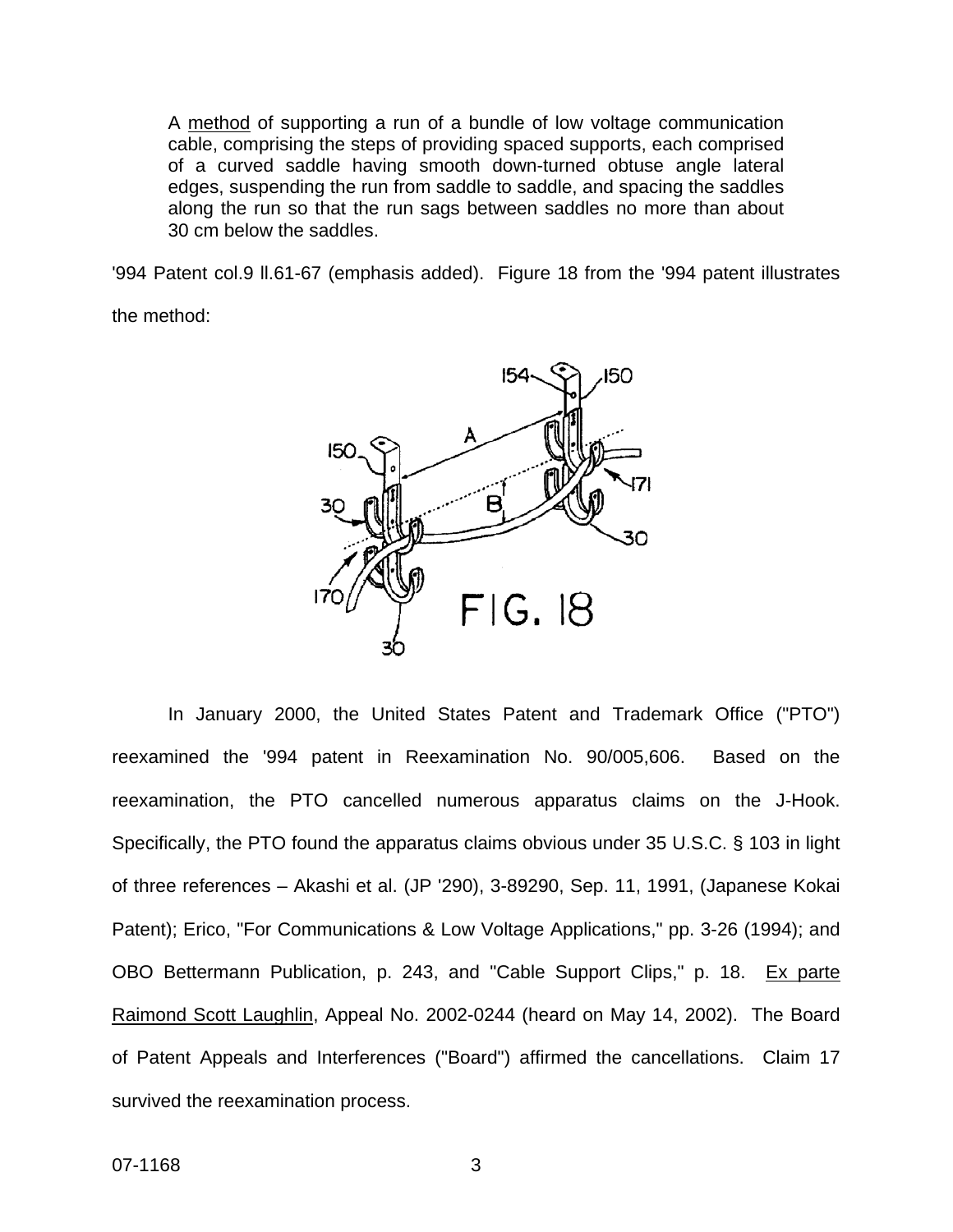Doc's manufactures a variety of hardware items and specifically manufactures and sells J-Hooks. Doc's concedes that its J-Hook copies Erico's J-Hook. In 2005, Erico discovered that Doc's was selling a copy of its J-Hook and informed Doc's. At first, Doc's assured Erico that it would not sell its existing J-Hook inventory. Doc's also assured Erico that it would refrain from future copying and selling of J-Hooks. "Thereafter, however, [Doc's] sold the very products it promised to retain and continued to manufacture and sell knock off J-Hooks." Initial Order, slip op. at \*5. Erico filed suit to enjoin Doc's alleged infringement of Claim 17 of the '994 patent. Doc's then challenged Claim 17's validity. Id.

II

This court reviews a district court's decision granting a motion for preliminary injunction under an abuse of discretion standard. Novo Nordisk of N. Am., Inc. v. Genentech, Inc., 77 F.3d 1364, 1367 (Fed. Cir. 1996). "An abuse of discretion may be established by showing that the court made a clear error of judgment in weighing relevant factors or exercised its discretion based upon an error of law or clearly erroneous factual findings." Id.

"A decision to grant or deny a preliminary injunction is based on the district court's consideration of four factors: '(1) the likelihood of the patentee's success on the merits; (2) irreparable harm if the injunction is not granted; (3) the balance of hardships between the parties; and (4) the public interest." PHG Techs., LLC v. St. John Cos., Inc., 469 F.3d 1361, 1365 (Fed. Cir. 2006) (citing Oakley, Inc. v. Sunglass Hut Int'l[, 316](http://www.westlaw.com/Find/Default.wl?rs=dfa1.0&vr=2.0&DB=506&FindType=Y&ReferencePositionType=S&SerialNum=2003071344&ReferencePosition=1338)  [F.3d 1331, 1338-39 \(Fed. Cir. 2003\)\)](http://www.westlaw.com/Find/Default.wl?rs=dfa1.0&vr=2.0&DB=506&FindType=Y&ReferencePositionType=S&SerialNum=2003071344&ReferencePosition=1338). To show a likelihood of success on the merits, Erico must show a likelihood that Doc's infringes a valid claim of the '994 patent. See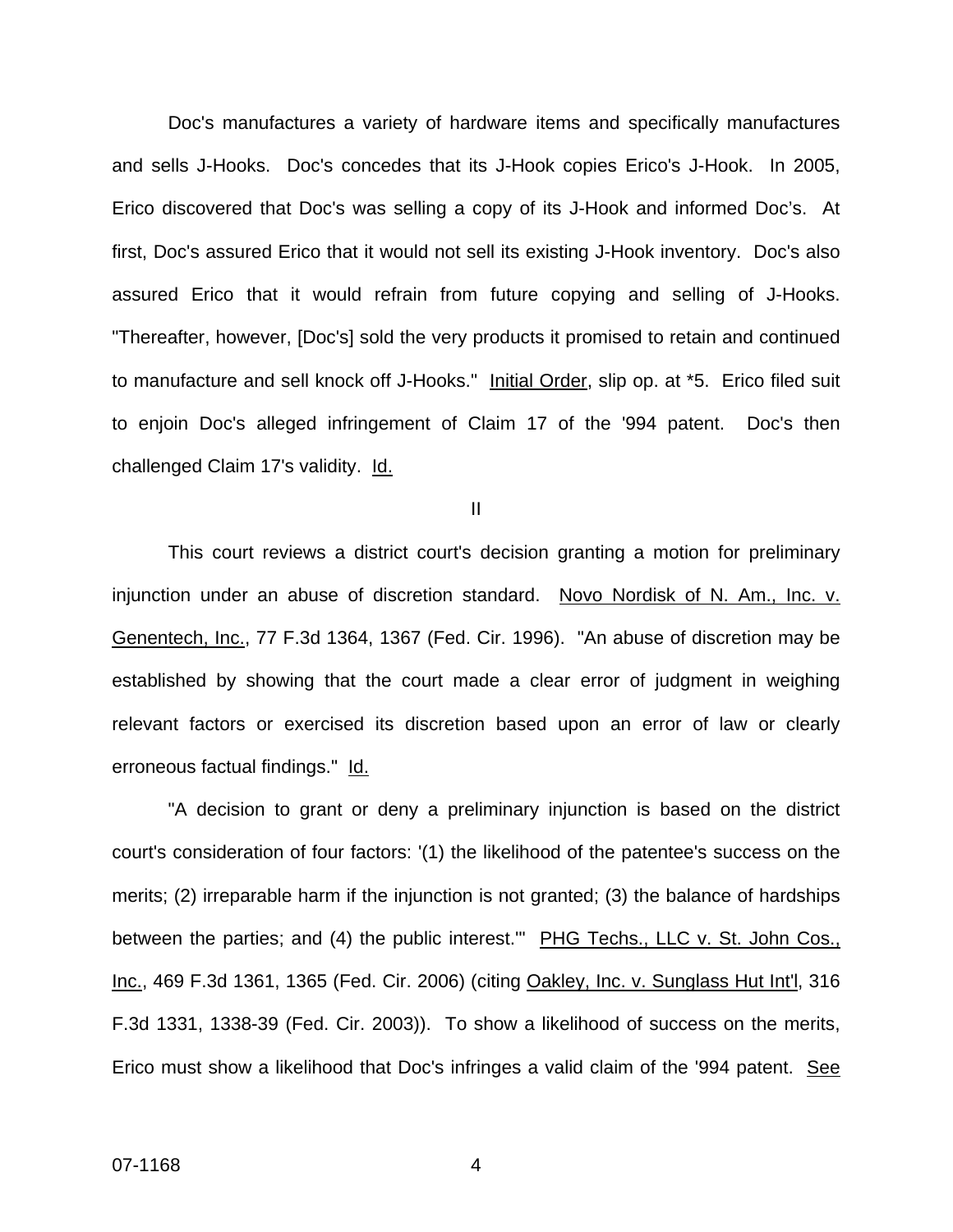Amazon.com, Inc. v. Barnesandnoble.com, Inc., 239 F.3d 1343, 1350 (Fed. Cir. 2001). From the other vantage point, Doc's must show a substantial question of invalidity to avoid a showing of likelihood of success. See PHG Techs., LLC, 469 F.3d at 1365.

 On May 3, 2006, the district court granted Erico's motion for a preliminary injunction. Initial Order. Doc's filed a motion for reconsideration. The district court denied Doc's reconsideration motion. Reconsideration Order. The district court applied the correct four factor test with emphasis on the "likelihood of success" by citing to Oakley Inc., 316 F.3d 1331 in its Initial Order and to eBay, Inc. v. MercExchange, LLC, 547 U.S. 388 (2006) in its Reconsideration Order.

 In analyzing Erico's likelihood of success on the merits, the district court considered Doc's three invalidity defenses – (1) inequitable conduct by Erico in obtaining the patent, (2) on-sale bar under 35 U.S.C. § 102(b), and (3) obviousness under 35 U.S.C. § 103. First, Doc's "argues that the '994 Patent is invalid (or otherwise unenforceable) due to inequitable conduct stemming from Plaintiff's failure to disclose material information to the PTO during the patent's prosecution." Initial Order at 6. In particular, Doc's says that Erico did not disclose the 1990 EIA/TIA standard that sets forth a spacing standard for open-top cable supports. However, the district court correctly found that Doc's did not prove intent to defraud the PTO. Therefore inequitable conduct has not been shown to be a viable defense at this stage of the proceeding. Id. at 7.

With respect to the on-sale bar defense, Doc's "presented no evidence, however, that anyone actually practiced Claim 17's method by using a J-Hook more than one year prior to the filing date of the '994 Patent. On the record presented, therefore, § 102(b)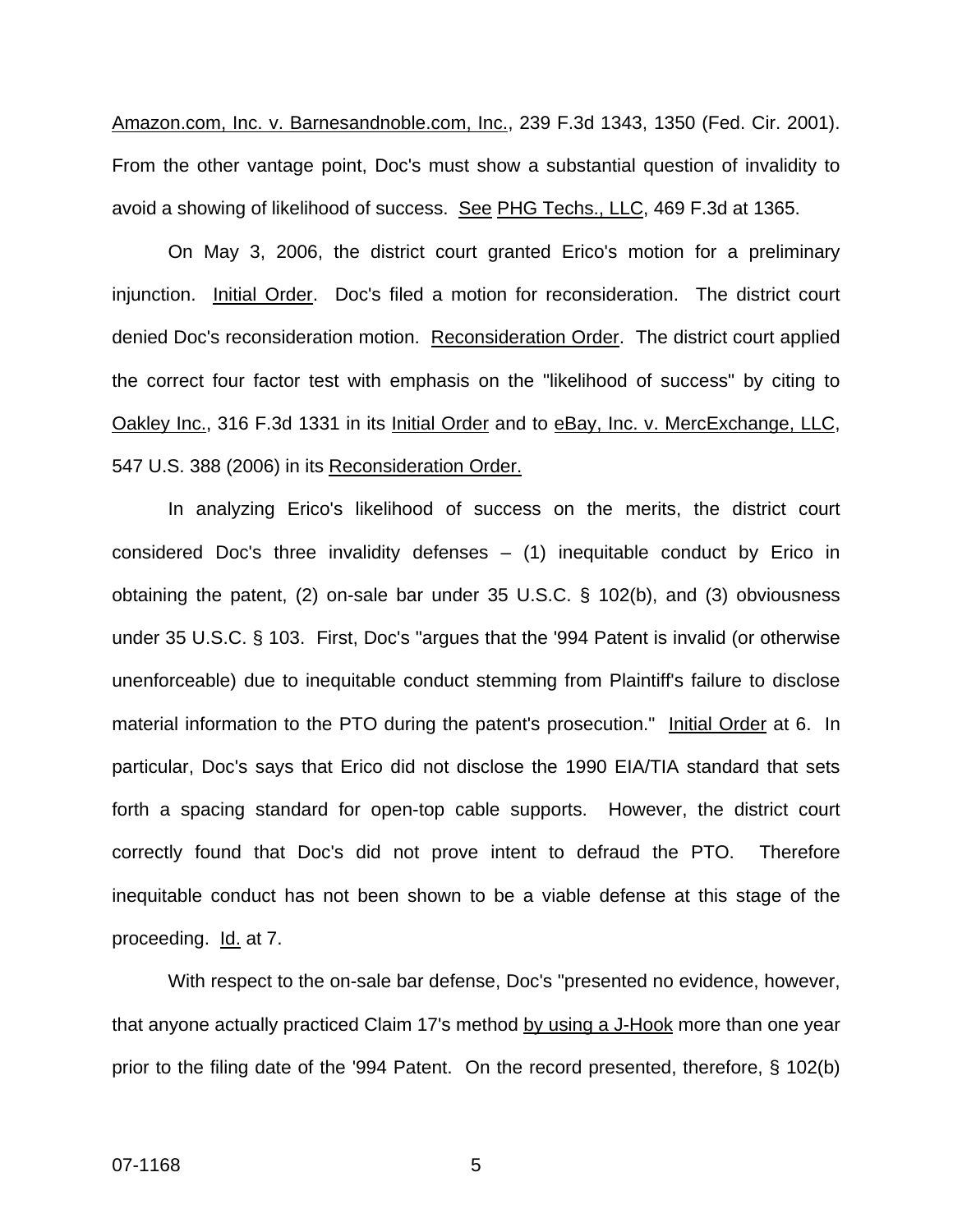likely does not apply." Id. (emphasis in original). Once again, this court sustains the trial court's sound reasoning, given the record at this stage of the proceeding.

Finally, Doc's asserted "that Claim 17 is invalid under 35 U. S. C. § 103 because the combination of a prior art J-Hook with the methodology outlined in Claim 17 would have been 'obvious,' as defined in the statute, in light of everything that existed in the public domain before the patent's filing date." Id. Doc's specifically asserted that the OBO Betterman reference in combination with the 1990 EIA/TIA (Electronics Industries Alliance/Telecommunications Industry Association) spacing standards renders Claim 17 obvious. According to the district court, "[t]he 'conforming standards' identified in the patent are the very spacing requirements set forth in the 1990 EIA/TIA standard." Id. at 8. However, the district court found Doc's obviousness defense likely to fail "because the [PTO] had sufficient information before it during its prior examinations to assess the very obviousness claim [Doc's] now raises, and because secondary considerations of nonobviousness cut in [Erico's] favor." Id. at 8-9.

After finding Doc's invalidity challenges did not raise a substantial question and construing the claim, the district court found Erico was likely to successfully prove that Doc's engaged in contributory infringement because the J-Hooks sold by Doc's were especially adapted for hanging communication cables as claimed, and because Doc's failed to show that the J-Hooks had any substantial non-infringing use..  $\underline{Id}$  at 12. Based on Doc's admitted copying and sale of J-Hooks, the district court found that Erico would suffer irreparable harm if an injunction did not issue and that the balance of hardships heavily weighed in Erico's favor. **Id.** at 13-14. Therefore, the district court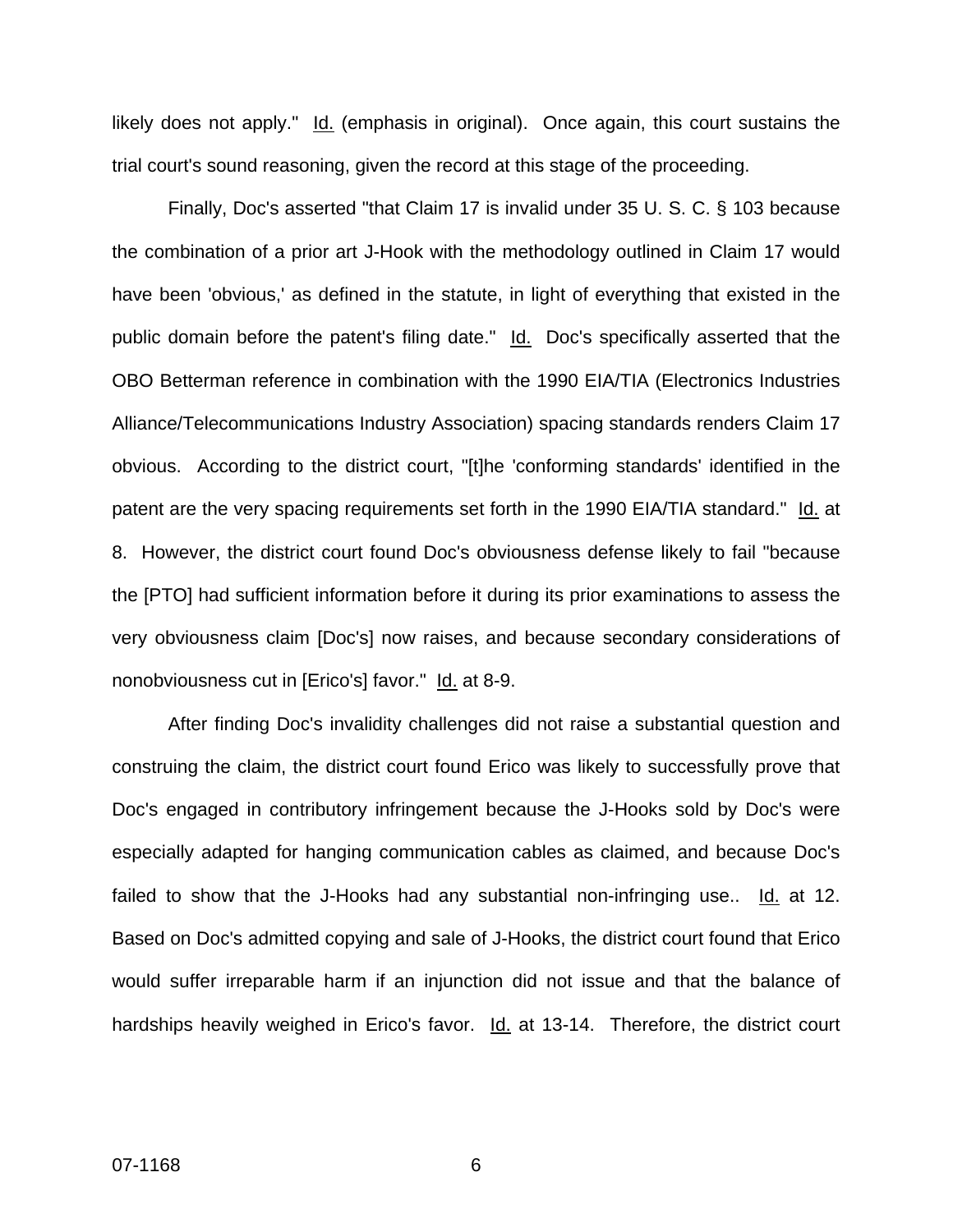granted the preliminary injunction. Doc's appeals. This court has jurisdiction under 28 U.S.C. § 1292(a)(1).

On appeal, Doc's specifically contends that Claim 17 is invalid as obvious over the hook disclosed in the OBO Betterman prior art reference when combined with the EIA standard. The OBO Betterman prior art in the figure below shows a hook very similar to the J-Hook with downwardly flared flanges along the hook saddle.



In addition to the OBO Betterman reference, Doc's cites to a specific section of the EIA standard as well as Mr. Laughlin's testimony regarding cable installation practices. Doc's contends the combination of the OBO Betterman reference coupled with the EIA standard and Mr. Laughlin's testimony raise a substantial question as to the validity of Claim 17.

Furthermore, Doc's contends that the District Court misinterpreted the PTO's consideration of the EIA standards proffered by Doc's to invalidate the '994 patent. The District Court reasoned that the PTO had upheld the patent's validity in light of the same prior art (i.e., the EIA standards) during the Reexamination No. 90/005,606 proceedings. However, in granting a second reexamination, the PTO stated that the "EIA/TIA Standard was not cited in Patent No. 5,740,994 or prior Reexamination No. 90/005,606; OBO was cited in the prior reexamination proceeding." Reexamination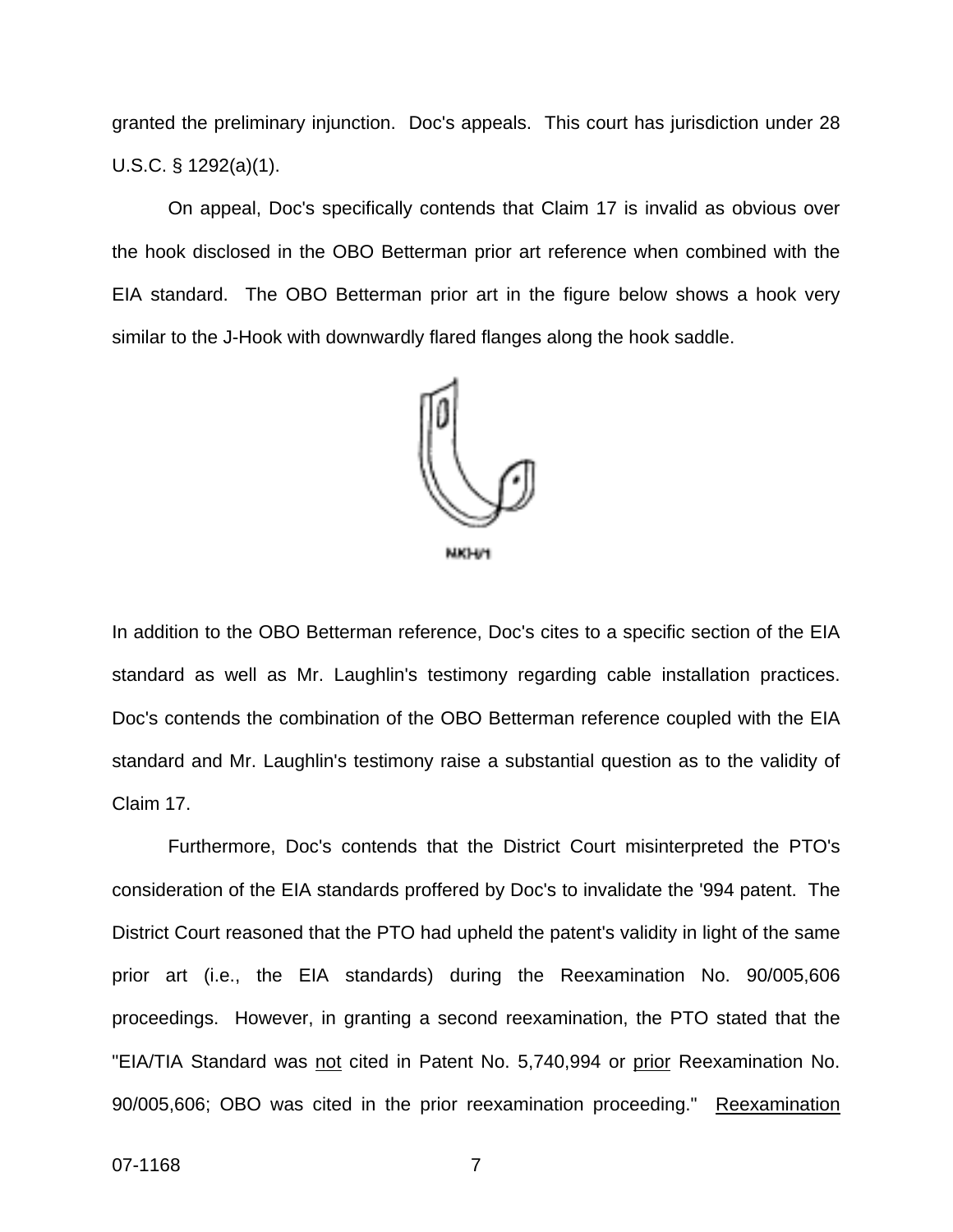Order, 90/007,891 (Mar. 2, 2006) (emphases added). Thus, the PTO cast doubt on the District Court's finding that the "conforming standards" mentioned in the '994 patent are the same as the 1990 EIA/TIA standard and that the PTO had considered the 1990 standard during the first reexamination. In sum, Doc's contends that the grant of the second reexamination request raises a substantial question as to the validity of claim 17.

Erico, on the other hand, asserts that the district court performed a proper obviousness analysis under KSR International Co. v. Teleflex, Inc., 550 U.S. \_\_\_, 127 S.Ct. 1727, 1742. According to Erico, that analysis shows that Doc's would most likely not prevail on its invalidity defense under 35 U.S.C. § 103. Erico contends that the district court had rejected Doc's obviousness invalidity challenge based on the PTO's reexamination in view of the OBO Betterman reference and the disclosure of "conforming standards" in the '994 patent itself. Furthermore, Erico argues that the district court is not bound by the findings of the PTO.

III

"Validity challenges during preliminary injunction proceedings can be successful, that is, they may raise substantial questions of invalidity, on evidence that would not suffice to support a judgment of invalidity at trial." Amazon.com, Inc., 239 F.3d at 1358. In other words, a defendant need not prove actual invalidity. On the contrary, a defendant must put forth a substantial question of invalidity to show that the claims at issue are vulnerable. Thus, a showing of a substantial question of invalidity requires less proof than the clear and convincing standard to show actual invalidity. Id.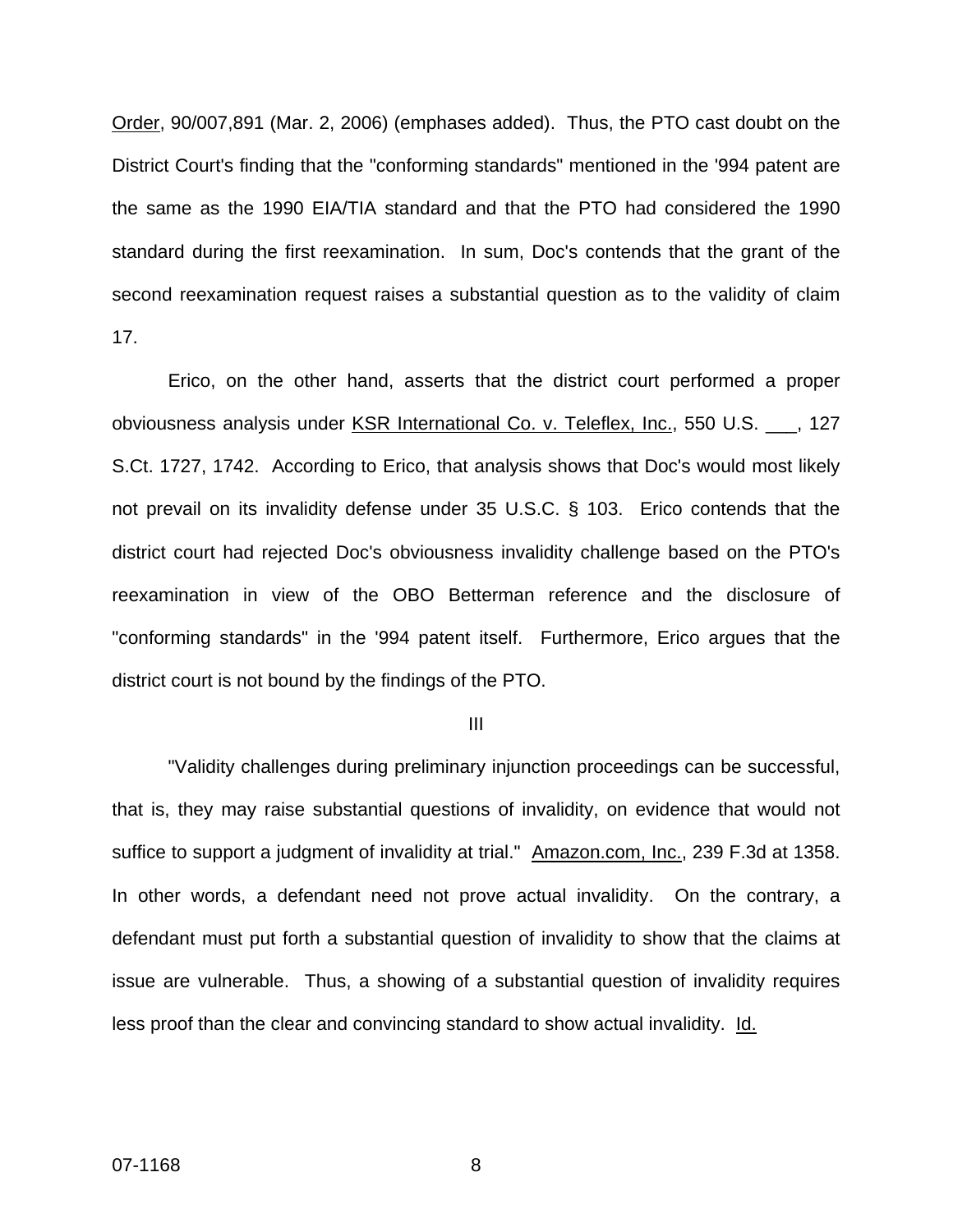This court concludes that the OBO Betterman reference coupled with the EIA standards and Mr. Laughlin's testimony mount a serious challenge to the validity of Claim 17 of the '994 patent. First, the OBO Betterman reference shows a hook fastener with downwardly flared flanges nearly identical to the Erico J-Hook. The downwardly flared flanges implicitly point to the reasonableness of sag in cables installed by using OBO Betterman fasteners. Second, the EIA standard states the appropriate spacing used between open-top cable supports. The OBO Betterman fasteners and the J-Hooks are similar to open-top cable supports in that cables are suspended between supporting members (i.e., J-Hooks, rungs of an open-top cable ladder). The applicable section of the EIA standard reads:

### 4.6.5 Cable Support

Where zone conduit or cable tray is not available in a suspended ceiling space and where telecommunications cables are allowed to be placed loosely in the ceiling, adequate open-top cable supports, located on 1222- 1525-mm (48-60-in) centers, shall be provided.

It is reasonable to see that downwardly flared flanges coupled with the EIA spacing requirements could implicitly motivate a person of ordinary skill to use J-Hooks with the EIA spacing to achieve cable sag of no more than about 30 centimeters. See KSR Int'l Co., 127 S.Ct. at 1743; Dystar Textilfarben GmbH v. C.H. Patrick Co., 464 F.3d 1356, 1368 (Fed. Cir. 2006) ("[T]here exist[s] an implicit, indeed common-sensical, motivation to combine the two references.").

To further show common cable installation practices prior to the filing of the '994 patent application, Mr. Laughlin's testimony shows an implicit motivation to combine the prior art. In part, Mr. Laughlin testified:

Q. I'm going to get to that in just a moment, okay. More than a year prior to the filing date of your patent, was it a common practice for installers of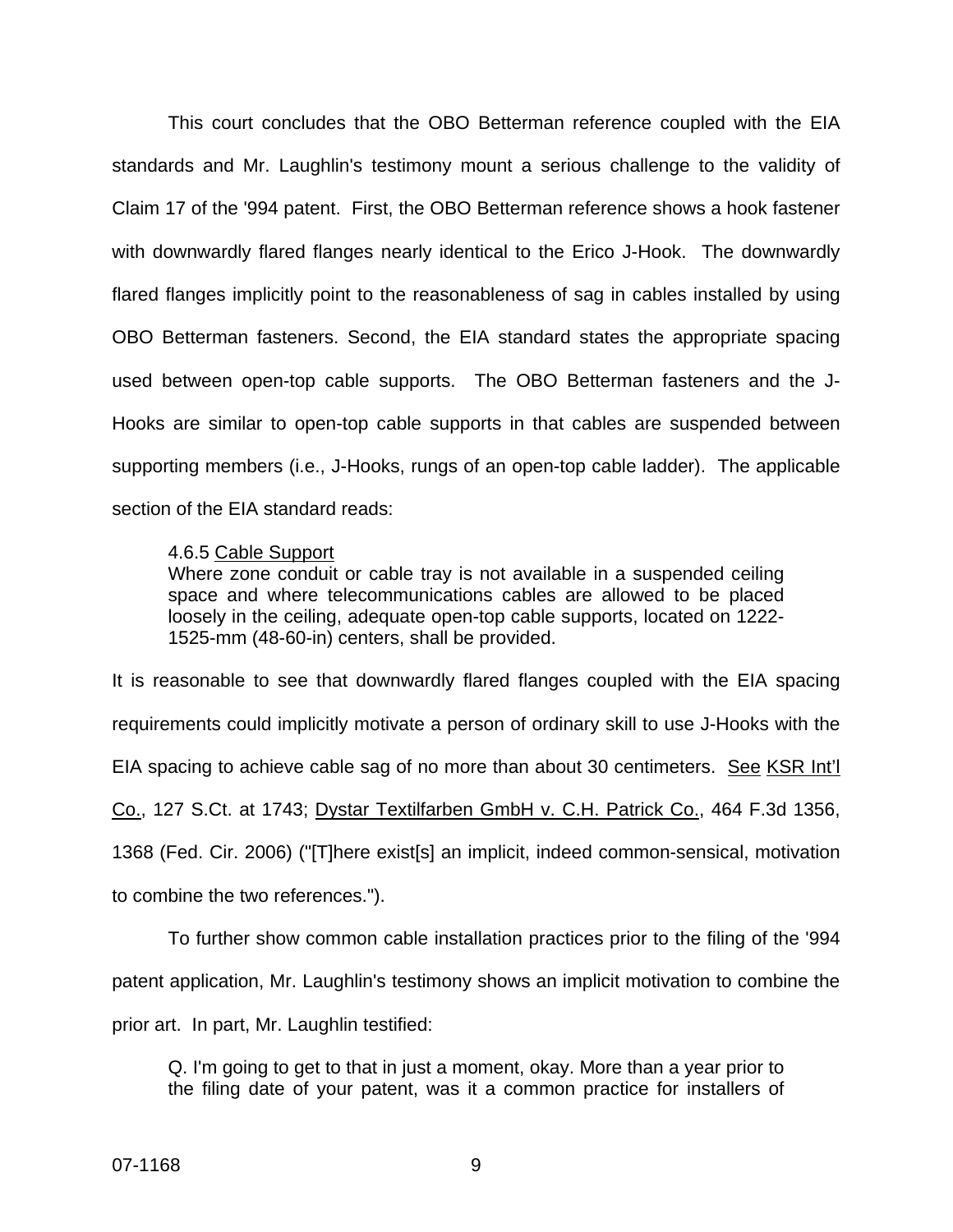communication cables to pull the cable taut once they installed the cable between the supports if done in a workmanlike fashion?

A. Yes, if done in a workmanlike fashion.

Q. Were communication cables installed more than a year prior to your patent filing date in a workmanlike fashion?

A. There certainly were people installing them in a workmanlike fashion, and there were many people that were not.

Q. But there were at least some people that were installing them in a workmanlike fashion?

A. Yes, some.

Q. More than a year before your filing date?

A. Yes.

Q. And you knew that when you filed your patent application?

A. Yes.

Q. When those installers who did install in a workmanlike fashion more than a year prior to your filing date in open top cable supports and pulled taut, the sag would be less than 30 centimeters, correct?

A. Yes, if they were pulled taut.

Transcript of Proceedings at 92-93, Erico Int'l Corp. v. Doc's Mktg. Corp., 1:05-cv-2924 (N.D. Ohio Mar. 9, 2006). Mr. Laughlin's testimony shows the reasonableness of installing cables using open-top cable supports with EIA spacing standards resulting in less than 30 centimeters of sag. As such, the OBO Betterman reference coupled with the EIA standards and Mr. Laughlin's testimony raise a substantial question of invalidity of Claim 17.

Even assuming the accuracy of the District Court's secondary consideration analysis, it is reasonable to infer that one of ordinary skill would have considered the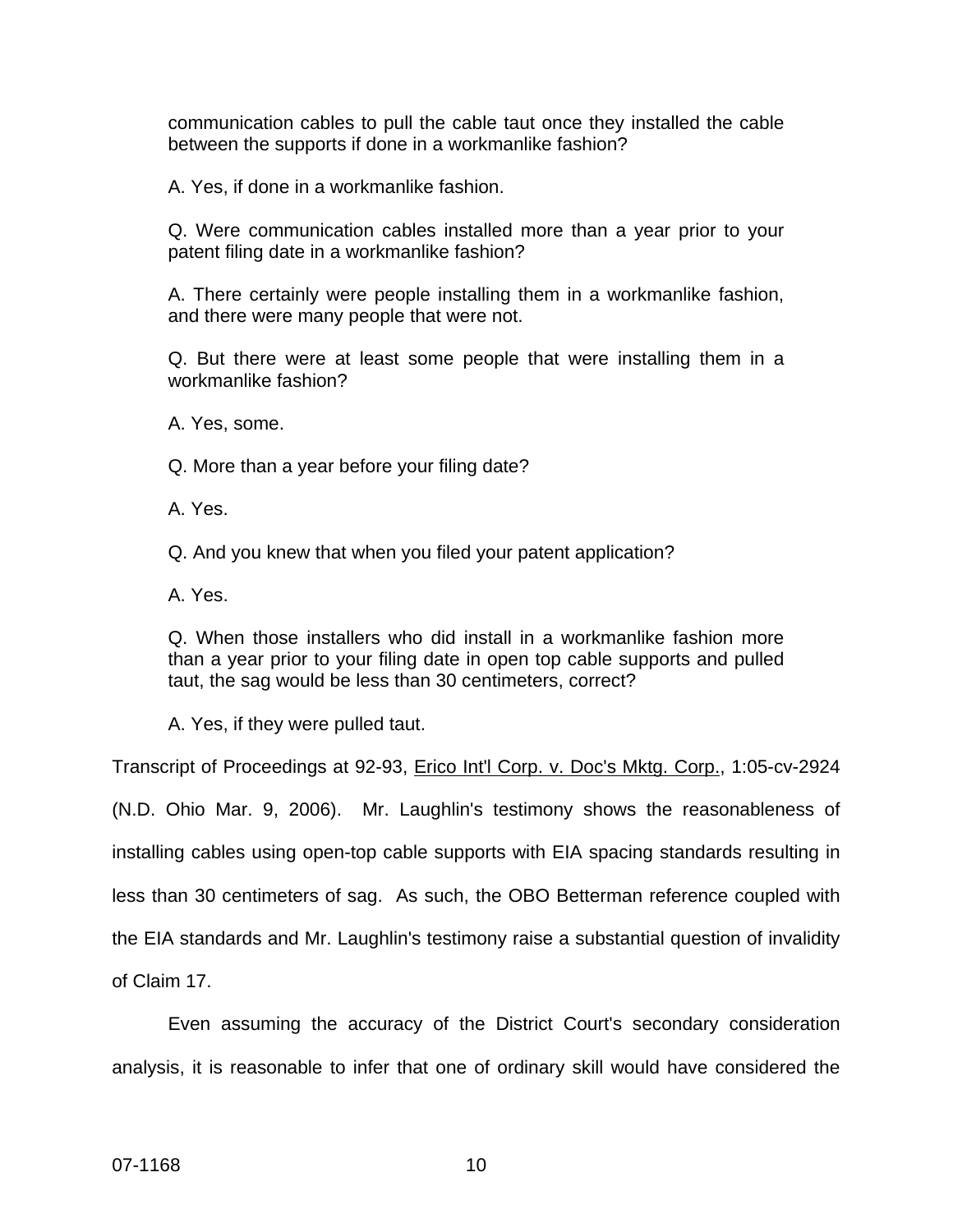OBO Betterman hook coupled with the EIA standards and common knowledge within the art as shown by Mr. Laughlin's testimony to explain that Claim 17 is vulnerable based on invalidity. See KSR Int'l Co., 127 S.Ct. at 1742; Amazon.com, Inc., 239 F.3d at 1358. Thus, Doc's invalidity challenge based on obviousness cast enough doubt on the validity of Claim 17 to negate likelihood of success on the merits as to infringement of a valid patent. At this point, of course, Doc's has only cast doubt on the validity of the '994 patent. The District Court will have the opportunity to reach a final validity determination at trial.

### IV

Accordingly, this court vacates the district court's grant of a preliminary injunction.

## VACATED.

## COSTS

Each party shall bear its own costs.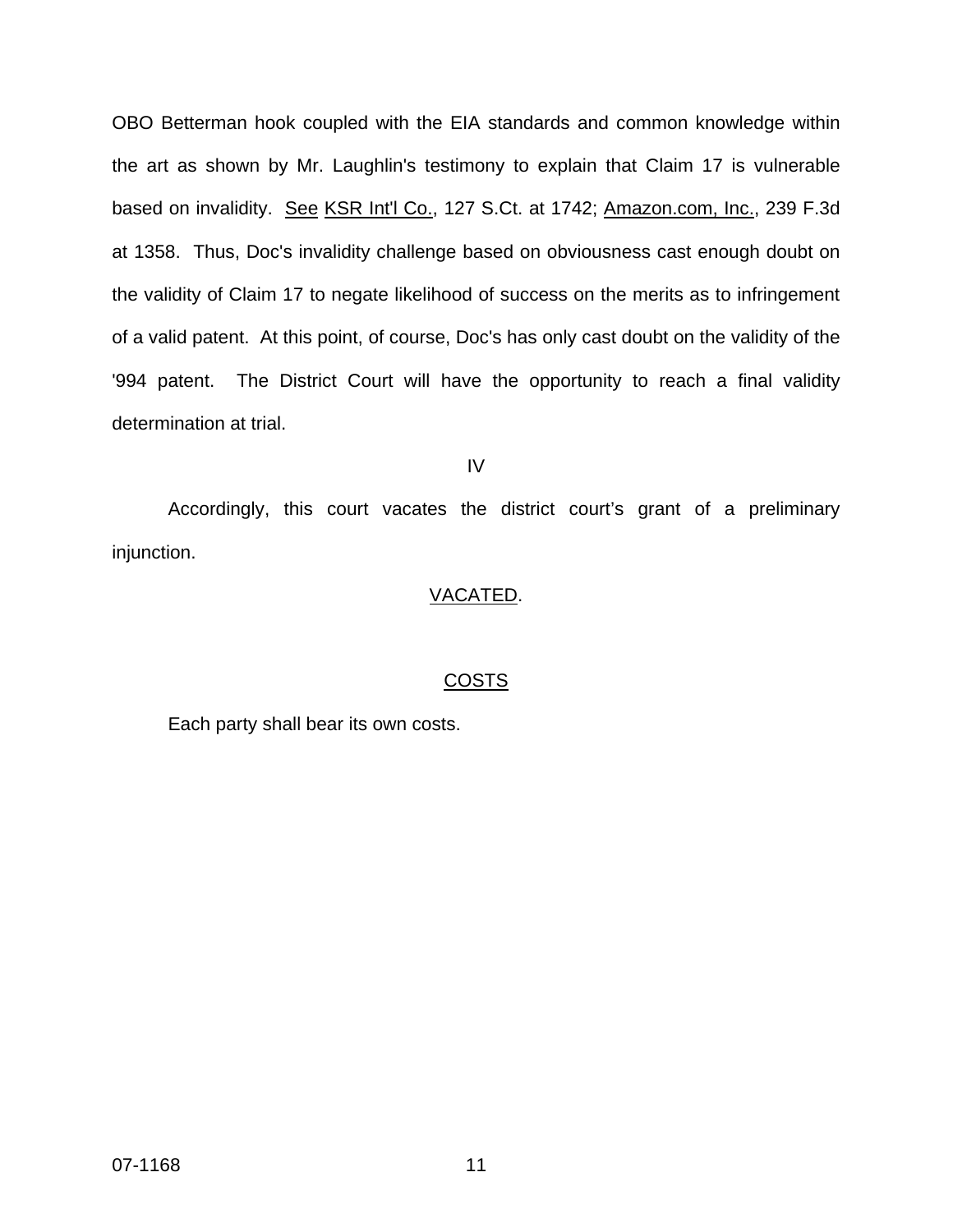# **United States Court of Appeals for the Federal Circuit**

2007-1168

## ERICO INTERNATIONAL CORPORATION,

Plaintiff-Appellee,

v.

# VUTEC CORPORATION and WIREMAID PRODUCTS,

Defendants,

and the contract of the contract of the contract of the contract of the contract of the contract of the contract of the contract of the contract of the contract of the contract of the contract of the contract of the contra

## DOC'S MARKETING CORPORATION,

Defendant-Appellant.

Appeal from the United States District Court for the Northern District of Ohio in case no. 1:05-CV-2924, Judge Kathleen M. O'Malley.

NEWMAN, Circuit Judge, dissenting.

I respectfully dissent from the reversal of the district court's grant of a preliminary injunction. The injunction preserves the status quo during this litigation, and is fully within the district court's discretionary authority. My colleagues on this panel have not only applied an incorrect standard to the preliminary injunction factor of likelihood of success on the merits, but they have also departed from the policy guidance of precedent, including eBay, Inc. v. MercExchange, L.L.C., 547 U.S. 388 (2006) (the traditional criteria of equity apply to injunctions in patent cases) and Amoco Production Company v. Village of Gambell, 480 U.S. 531 (1987) ("The standard for a preliminary injunction is essentially the same as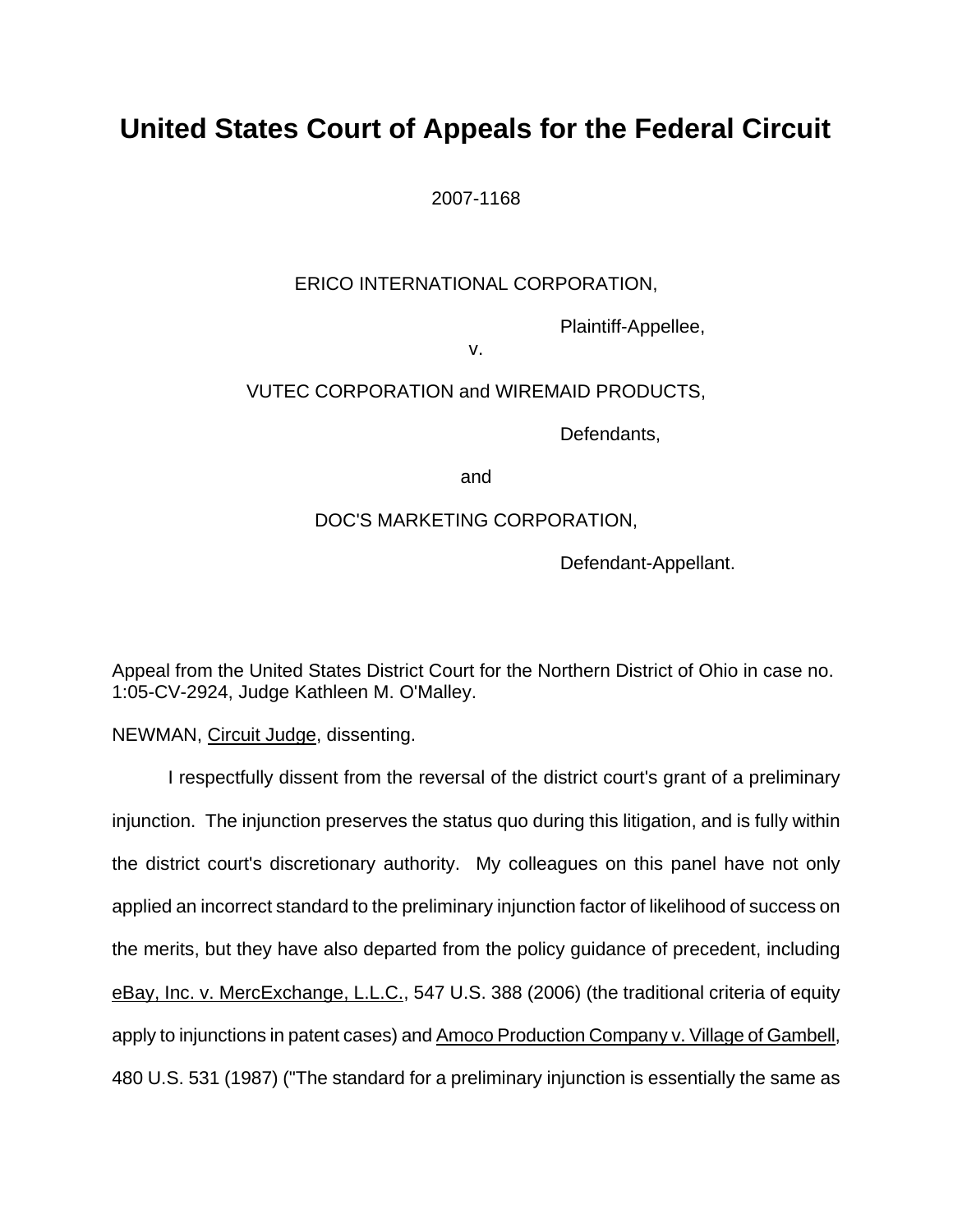for a permanent injunction with the exception that the plaintiff must show a likelihood of success on the merits rather than actual success.").

#### *The injunction pendente lite*

The Court explained in University of Texas v. Camenisch, 451 U.S. 390, 395 (1981) that "[t]he purpose of a preliminary injunction is merely to preserve the relative positions of the parties until a trial on the merits can be held." See Ugine & ALZ Belgium v. United States, 452 F.3d 1289, 1297 (Fed. Cir. 2006) (granting preliminary injunction to maintain the status quo pending disposition of the movant's claims). The question here on appellate review is whether the district court abused its discretion in deciding to maintain the status quo during this litigation. In Doran v. Salem Inn, 422 U.S. 922 (1975) the Court emphasized that appellate courts have limited review of preliminary injunctions granted by district courts, stating that "while the standard to be applied by the district court in deciding whether a plaintiff is entitled to a preliminary injunction is stringent, the standard of appellate review of a preliminary injunction is simply whether the issuance of the injunction constituted an abuse of discretion." Id. at 932. See also, e.g., Brown v. Chote, 411 U.S. 452, 457 (1973) (court may only consider whether issuance of the preliminary injunction constituted an abuse of discretion);

The district court decided that the status quo should be preserved during this litigation. In overturning that decision, the panel majority mistakes the law, misplaces the burdens, misconstrues the assumptions, and ignores the district court's discretionary authority and its balance of the equitable aspects. The panel majority does not explain how the district court abused its discretion, nor is recognition given to the standard of review whereby, as this court has stated: "A decision granting a preliminary injunction will be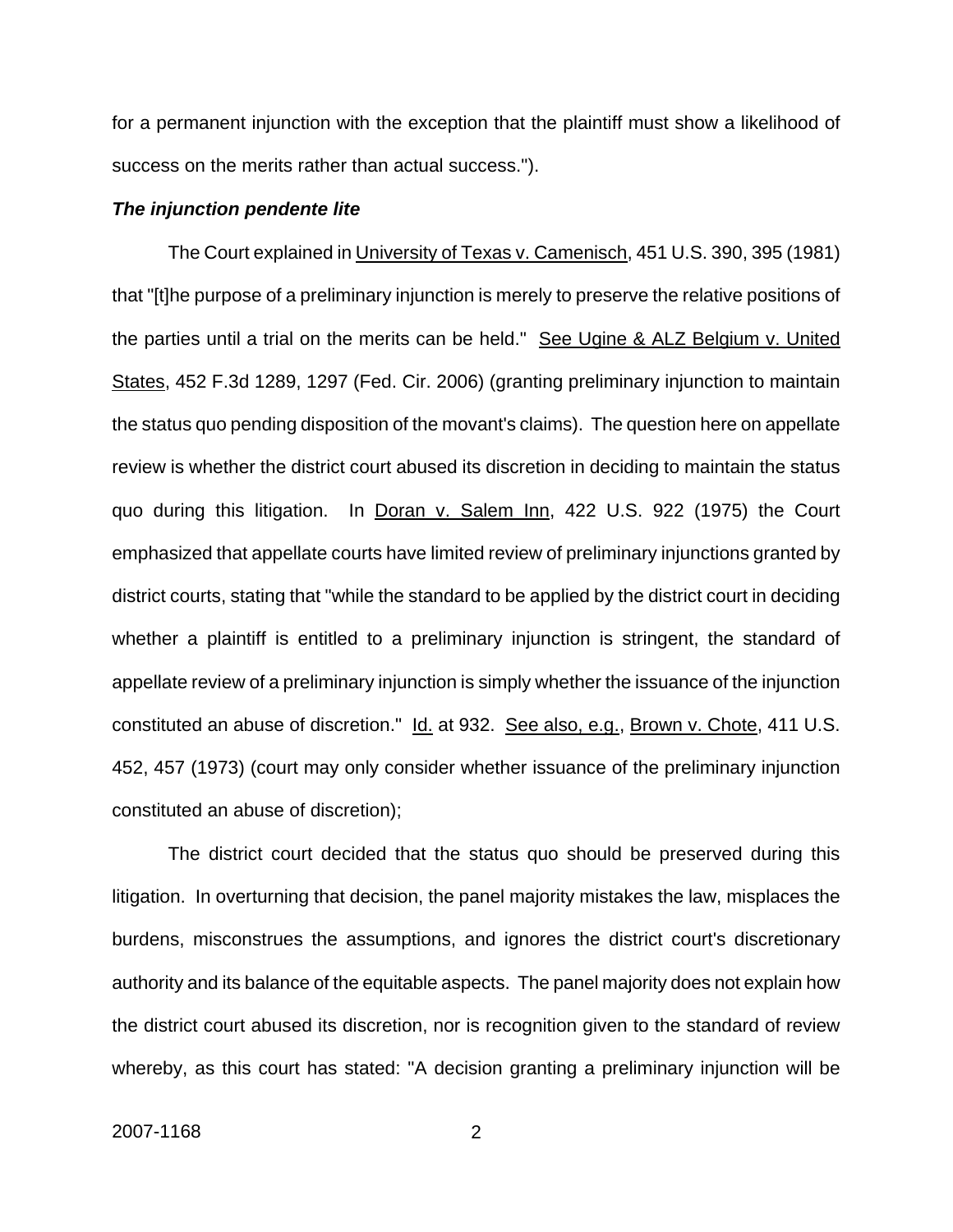overturned on appeal only if it is established that the district court made a clear error of judgment in weighing relevant factors, or relied on incorrect law or on clearly erroneous factual findings." Novo Nordisk of North America, Inc. v. Genentech, Inc., 77 F.3d 1364, 1367 (Fed. Cir. 1996).

### *The Factors of Equity*

This court has well recognized, as stated in Illinois Tool Works, Inc. v. Grip-Pak, Inc., 906 F.2d 679 (Fed. Cir. 1990), that "[t]his is only the first round, involving only a preliminary injunction, a matter of equity, 35 U.S.C. § 283, and requiring an evaluation and balancing of the four above-listed factors and the circumstances surrounding each. Those factors and circumstances tend to overlap, but none may be ignored en route to a determination of whether, in the district court's words, it would be inequitable for an injunction to issue." Id. at 681 (internal quotation marks omitted). In Illinois Tool the court recited the four traditional factors relevant to a preliminary injunction, viz. (1) reasonable likelihood of success on the merits; (2) irreparable harm; (3) balance of hardships; and (4) the impact on the public interest. Id.

The panel majority gives no consideration to the equitable factors supporting the grant of this preliminary injunction, although the Court has made clear that such factors apply. See Ashcroft v. American Civil Liberties Union, 542 U.S. 656, 666 (2004) (the equitable issues are highly relevant at the pre-trial stage). In Camenisch the Court explained that when the decision on the merits is unclear at the preliminary stage, or the record too sparse for confident determination, the decision is based "not on the ultimate merits of [the plaintiff's] case but rather on the balance of the Canal Authority factors." 451 U.S. at 398. These factors are described by the Court as "whether the plaintiff will be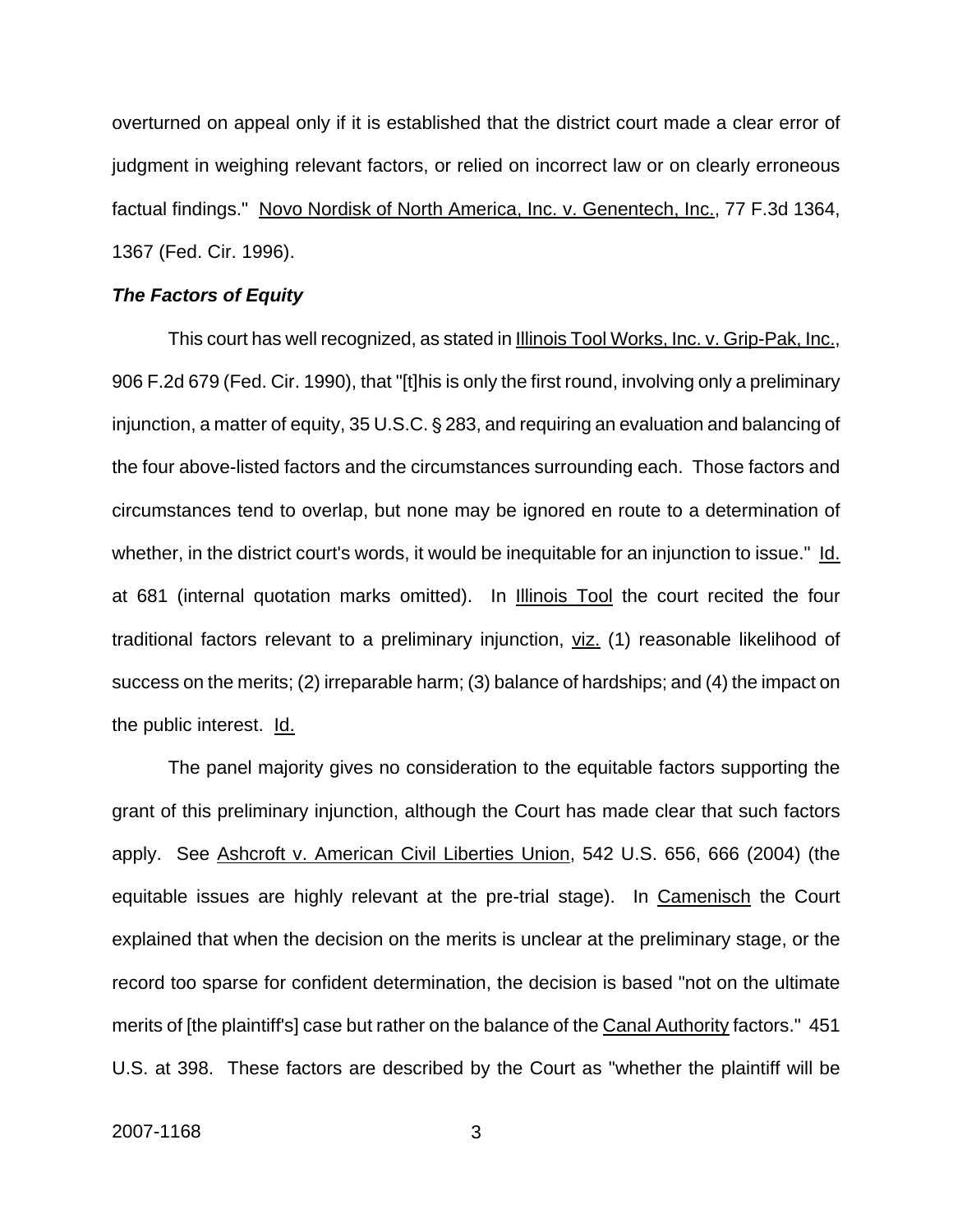irreparably harmed if the injunction does not issue; whether the defendant will be harmed if the injunction does issue; whether the public interest will be served by the injunction; and whether the plaintiff is likely to prevail on the merits." Id. at 392 (citing Canal Authority of Fla. v. Callaway, 489 F.2d 567 (5th Cir. 1974)). These factors have been well recognized by this court. e.g., Sanofi-Synthelabo v. Apotex, Inc., 470 F.3d 1368 (Fed. Cir. 2006); Helifix Ltd v. Blok-lok, 208 F.3d 1339 (Fed. Cir. 2000). Although the majority opinion recites as "background" that "the district court found Erico would suffer irreparable harm if an injunction did not issue and that the balance of harms weighed heavily in Erico's favor," maj. op. at 6, that is the opinion's last mention of any equitable factor. The district court, however, discussed and applied them, in its decision that the patent right should be preserved until the defense of invalidity is decided.

As precedent teaches, equitable principles are at least as relevant when the trial court must consider the situation at the pre-trial stage, before the evidence has been tested. It is not correct that it suffices to "cast doubt" or "raise a question" about a patent's validity, as the court today holds.

#### *The Casting of Doubt*

As discussed in Gonzales v. O Centro Espirita Beneficente Uniao do Vegetal, 546 U.S. 418, 429 (2006), "the burdens at the preliminary injunction stage track the burdens at trial." For issues on which the defendant will bear the burden of proof at trial, that burden also applies at the preliminary injunction stage. Id. The district court, considering the placement and burdens of proof, found that Erico showed its likelihood of success on the issue of infringement -- indeed, copying and infringement were conceded -- and that the defendants had not established their likelihood of success on the issue of invalidity. The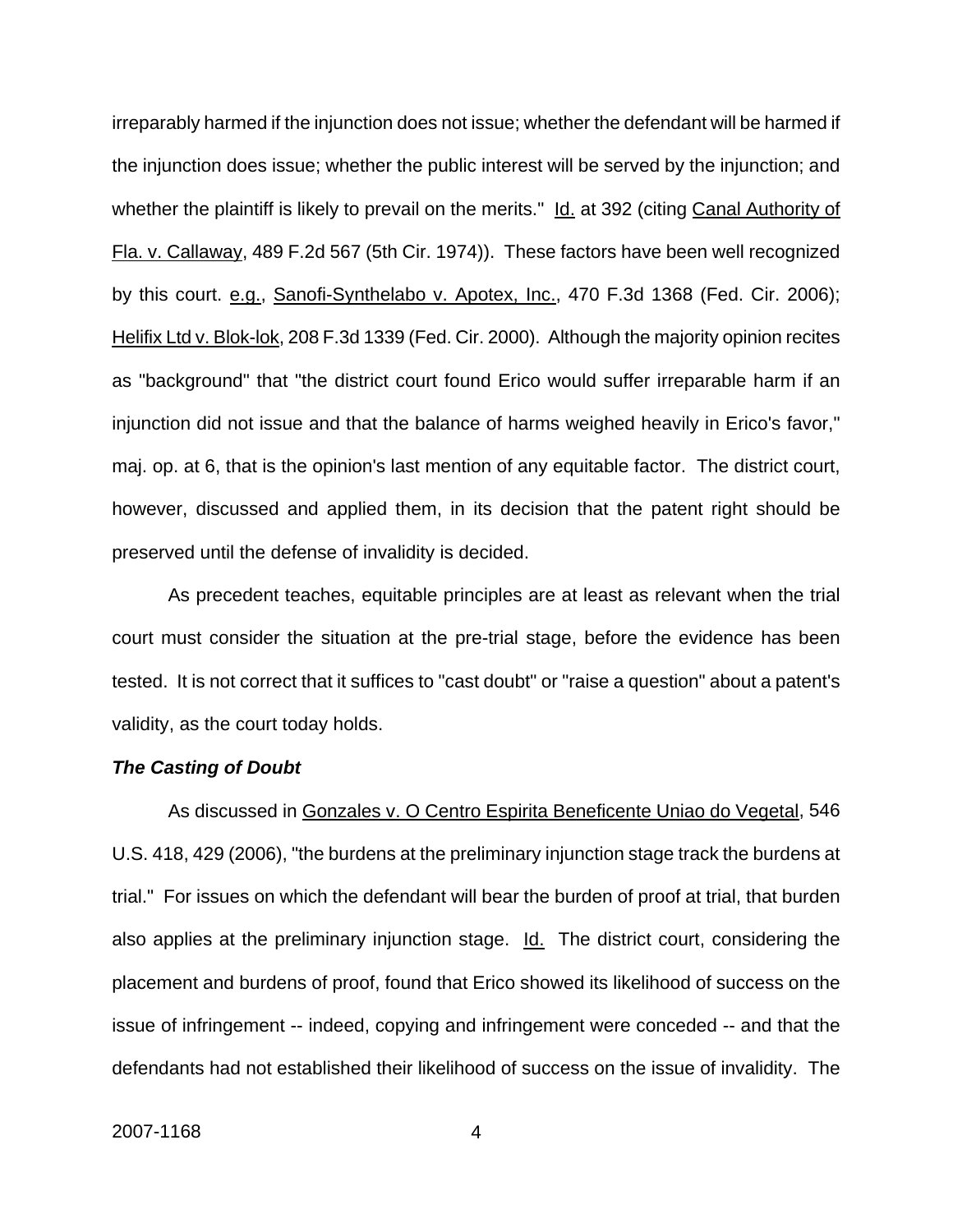panel majority, ignoring the district court's reasoning as well as its discretionary authority, finds that a "substantial question" of invalidity was raised by the defendants. The panel majority states that it suffices to "cast doubt," to "show that the claims are vulnerable," to reverse the district court's preliminary injunction.

My colleagues have applied an incorrect criterion. The correct criterion is not whether there is a "substantial question"; it is whether the defendants have shown that they are likely to succeed on the merits, on the standards and burdens of proof as would prevail at trial. In Gonzales, 546 U.S. at 429, the Court emphasized that the burdens of proof do not change. Initially the movant has the burden of coming forward to support the motion; the Federal Circuit has recognized this procedure, e.g. Sanofi-Synthelabo, 470 F.3d at 1374 ("[The movant] must demonstrate that, in light of the presumptions and burdens that will inhere at trial on the merits [the movant] will likely prove that [Defendant]'s product infringes the '265 patent and that it will withstand [Defendant]'s challenges to the validity and enforceability of the '265 patent.") However, this does not relieve the attacker from the requirement of showing the likelihood of success in invalidating the patent, on application of the presumptions and the placement and burden of proof.

As used by my colleagues, the raising of a "substantial question" does not require a preponderance of the evidence, although it requires "more than a mere scintilla." See Universal Camera Corp. v. NLRB, 340 U.S. 474, 477 (1951). Raising a "substantial question" concerning validity, it is not the same as establishing the "likelihood" of establishing invalidity. Precedent is clear that the standard is the likelihood of success at trial, with recognition of the presumptions and burdens. See, e.g., Gillette Co. v. Energizer Holdings, Inc., 405 F.3d 1367, 1370 (Fed. Cir. 2005); Nat'l Steel Car, Ltd. v. Canadian Pac.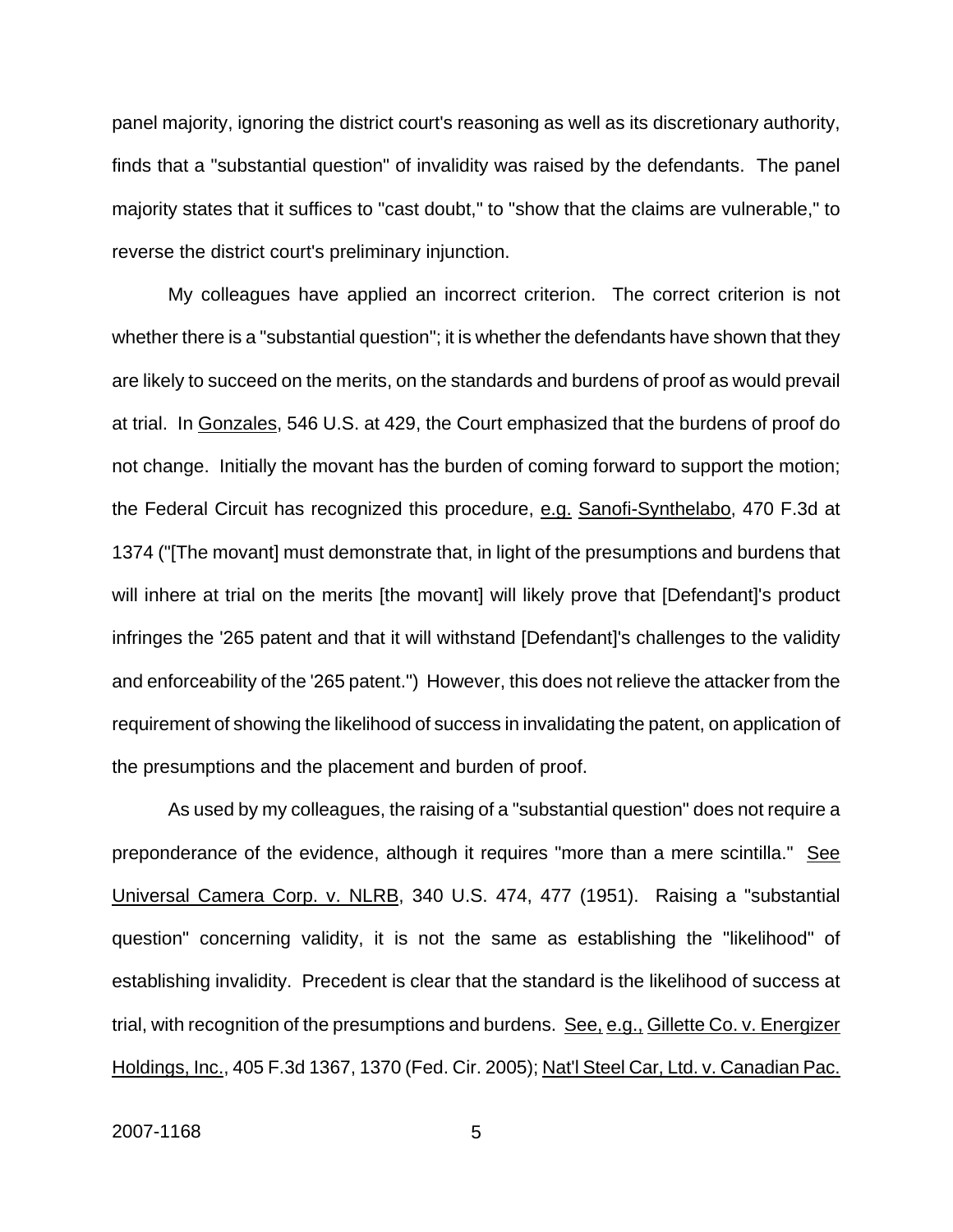Ry., Ltd., 357 F.3d 1319, 1325 (Fed. Cir. 2004); Ranbaxy Pharms., Inc. v. Apotex, Inc., 350 F.3d 1235, 1239 (Fed. Cir. 2003); Purdue Pharma L.P. v. Boehringer Ingelheim GmbH, 237 F.3d 1359, 1363 (Fed. Cir. 2001); Smith International, Inc. v. Hughes Tool Co., 718 F.2d [1](#page-17-0)573, 1579 (Fed. Cir. 1983).<sup>1</sup>

## *The District Court's Decision*

The district court considered the evidence as provided at this pre-trial stage, and applied the correct standard. The court construed the claims, discussed the prior art including the 1990 EIA/TIA standards, considered the results of the first reexamination and acknowledged the pending second reexamination. The district court referred to the patentee's commercial success and the defendants' admitted copying. The significance of objective evidence in determining patent validity was emphasized in KSR, Inc. v. Teleflex, 127 S. Ct. 1727, 1734 (2007), the Court reminding us of its ruling in Graham v. John Deere Co., 383 U.S. 1, 17-18 (1966) that such evidence aids in understanding how an invention was viewed by contemporaries in the field of the invention. The district court considered the relative simplicity of the invention, a factor that appears to have influenced my colleagues, who with perfect hindsight find that it would have been obvious to make Erico's

<span id="page-17-0"></span><sup>&</sup>lt;u>.</u> 1 The Federal Circuit has used the word "substantial" in the context of the preliminary injunction, but this usage, although loose, has not changed the obligation to show the likelihood of success, nor has it inverted the burden of proof. This is illustrated in Sanofi-Synthelabo v. Apotex, Inc., 470 F.3d 1368 (Fed. Cir. 2006), where this court explained that "in light of the deferential standard we apply in reviewing grants or denials of preliminary injunctions, and mindful that a patent is presumed valid, and this presumption exists at every stage of the litigation, we conclude that the district court did not clearly err in finding that [the patentee]'s anticipation defense lacks substantial merit." Id. at 1374 (internal citations omitted). In Genentech v. Novo Nordisk A/S, 108 F.3d 1361 (Fed. Cir. 1997), the court discussed the issue of validity in terms of whether a "substantial question" was raised, but explicitly retained the presumption of validity and the placement of the burden of proof.